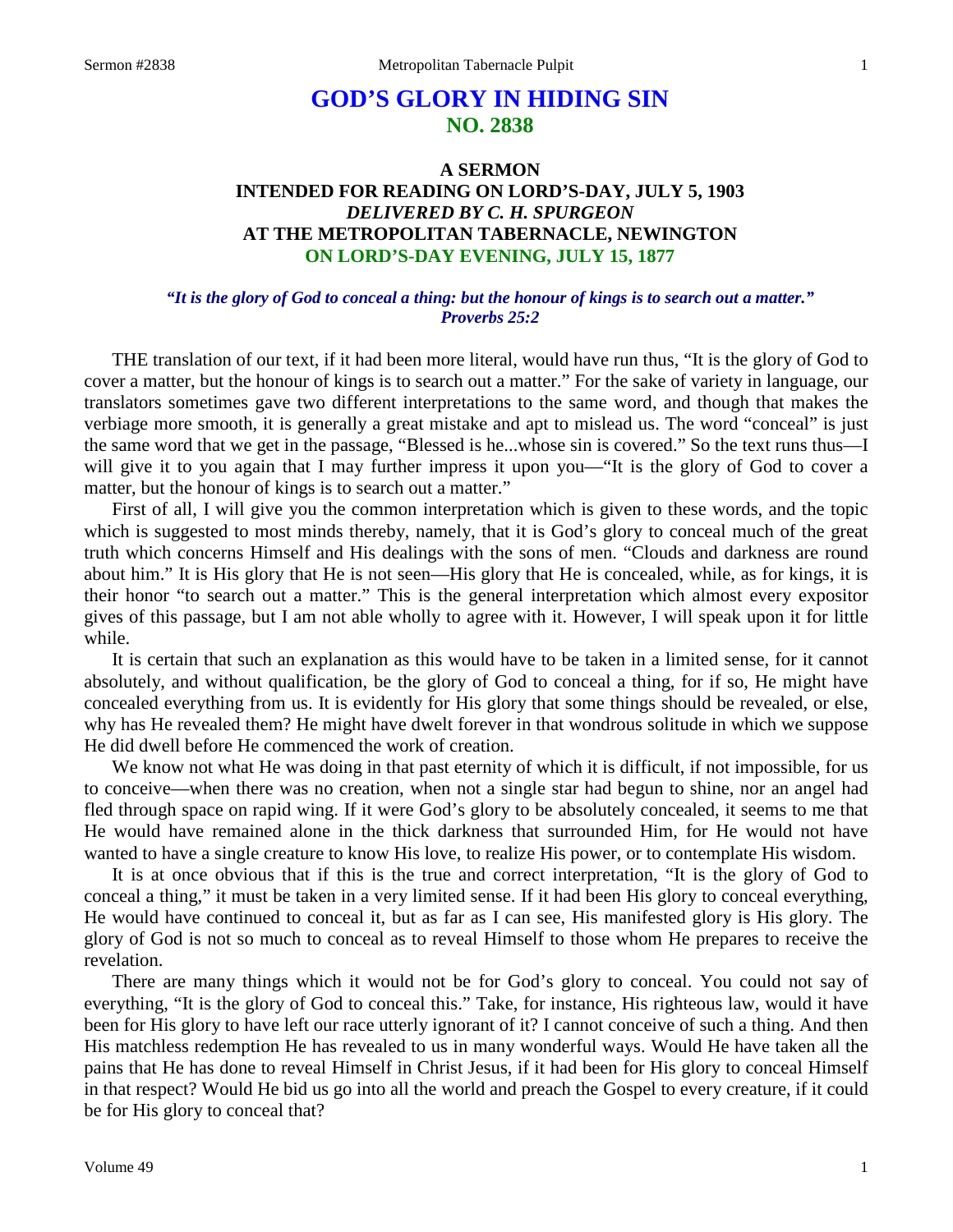No, it is high treason against the majesty of heaven for any man to obscure the blessed revelation of God in Christ Jesus. I am afraid that all of us, preachers of the Word, do that, in some measure, by reason of our infirmity, but God forbid that we should ever willfully keep back a single ray of the glory of God in the face of Jesus Christ!

There are many great and glorious truths which do not need that God should conceal them. If we do not perceive them, probably it is because it is not necessary that they should be concealed, for their own inherent glory is their concealment. If I were to take, for instance, the mysterious doctrine of the eternal filiation of the Lord Jesus Christ, or the procession of the Holy Ghost from the Father and the Son these wondrous truths need not be concealed from us because they are, in themselves, such deep mysteries that, however clearly they may be revealed to us, it is not possible for us to understand them.

Even the grand doctrine of the Trinity, which is so plainly set forth in the Scriptures—the Trinity in the Unity of the Godhead—need not be concealed as indeed, it has not been, yet we cannot comprehend it. God need not seek out any method of concealment, for if He were to unveil His face among us, the glory would be too bright to be beheld.

Go and stand, O mortal man, and gaze upon the sun at midday! Can you do it? Would not your eyes be thereby blinded? Yet, yon sun is only one of the myriads of servants in the courts of God, then what must the face of the King Himself, be? It needs not that He should veil it, His own glory is, surely, veil enough unto itself.

Our minds are finite, contracted, limited. There were certain men, who called themselves "Encyclopedists," because they fancied that they knew everything, yet they knew nothing perfectly, and many of them broke down altogether in their attempt to learn even all that might be known by men, but as for God Himself, who can possibly comprehend Him?

The archangel who stands nearest to His august presence, must veil his face with his wings, for even he is not able to gaze upon the glory of that excessive light. It does not seem to me to be so great a truth that it is the glory of God to conceal as that His very glory does conceals itself, not by being concealed, but by being so exceedingly unveiled. The glory itself blinds, for the finite mind of man is not able to gaze thereon.

Yet the truth, which our English Version seeks to convey to us, may be accepted without hesitation if we regard it thus, if God has concealed anything, it is God's glory to conceal it, and it is right that it should be hidden. If God has not told us any truth, it is for His glory not to tell it to us. Perhaps we have as much reason to bless the Lord for what is not in the Bible as for what is there, and what He has not revealed may be as much for our benefit, and certainly, is as much for His glory, as what He has revealed.

For instance, if He does not tell us all about Himself and the mystery of His person, do we want to know it? Can we not believe in Him, and love Him all the better because we do not understand Him? Surely a God whom we could understand would be no God. We delight in being out of our depth—in finding waters to swim in—where understanding, with its little plumb line, finds no bottom, but where love, with a restful spirit, finds perfect peace. Doubtless, there is a glory in the Lord not revealing Himself, so far as the past or present is concerned.

As to the future, it is, no doubt, for the glory of God that He has not revealed to us all concerning the history of this world. It may be all in the Book of Daniel, and the Book of Revelation. Some friends think it is, and it may be, but this I venture to say, there is no man who understands it, and I do not think any man will understand it until the Word shall explain itself, and then, possibly, when history becomes the commentary upon the prophecy, we shall wonder that we did not see it. Yet we cannot do so at present.

It is to the glory of God, and to your own profiting that you do not know what will happen to you tomorrow. You know not what afflictions may await you, nor when you shall die, it is well for you that you do not know. If it had been for God's glory that you should read your history from its first page to its last, and be able to foretell every event in your own life story, or in the history of the nations of the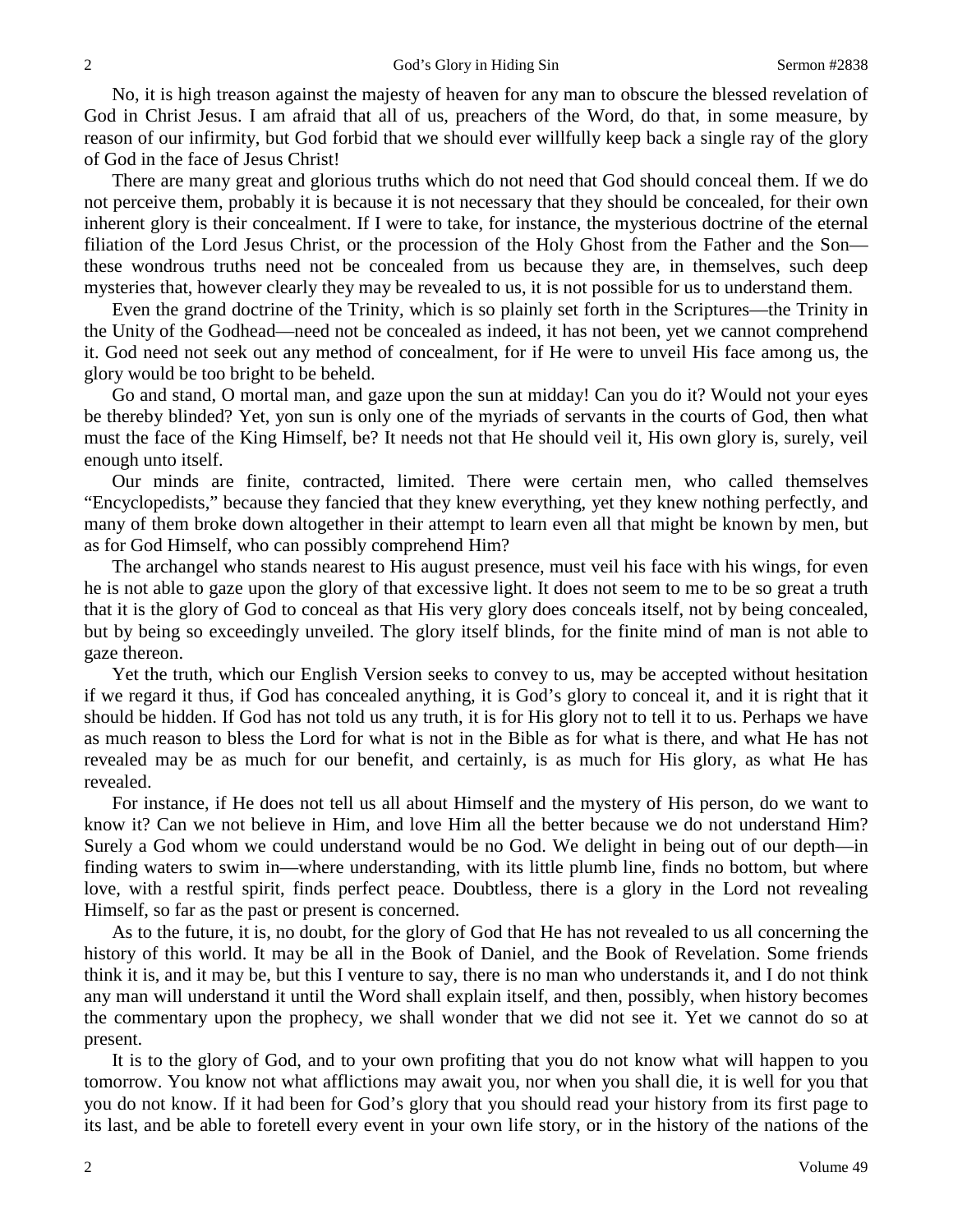earth, God would have revealed it to you, but be you content not to know what God does not tell you and say, in your spirit, "Let it be so, for, in some things, it is the glory of God to conceal a thing."

Still, I think that this is not the teaching of the text. I conceive that it has quite another meaning which I will try to give you. You know that in a proverb like this, with a "but" in the middle, there is what we call an antithesis, or an expression of opposites. The text does not run thus, "It is the glory of God to conceal a thing: but the honour of kings is to publish a thing." That is not what is said here, it is quite a different sentence which is not an antithesis at all.

Then, again, the antithesis is not complete, "It is the glory of God to conceal a thing: but the honour of kings is to search out a matter," for it is not so much the business of kings to search out matters that refer to wisdom as it is the business of wise men to do so. If there are doctrines that are not known to us because God conceals them, it is the business of wise men to search them out, and not so much the business of kings to do so.

Neither can we read the passage thus, "It is the glory of God to conceal a thing, but the honour of kings to make things plain," because the third verse of the chapter does not agree with this rendering. Solomon did not think that it was to the honor of kings to make things plain. He was a believer in diplomacy, for he says, "The heaven for height, and the earth for depth, and the heart of kings is unsearchable." He could not, therefore, have intended to convey that meaning.

Now let me give you what I think is the true meaning of the passage. What is the business of kings? Why are they set up above their fellow men? What is their honor? Why, it is the honor of kings to search out matters that concern the administration of justice, to bring prisoners before their bar, laying bare their crimes, and convicting them if they are guilty. It is the glory of God to cover a matter, that matter being sin, but it is the honor of kings to search that matter out, and bring the guilty one to justice.

You know that we think less and less of our police if they are not able to discover criminals. It has sometimes happened that justice misses its mark. Perhaps there is an attempt made to get a certain important witness out of the way, or to suborn another, or to suppress some testimony that might be brought against the accused persons. It is never to the honor of kings when that is done.

When, for instance, a murder has been committed, and the criminal cannot be traced, it is not to the credit of the governing powers that it should be so, and though it must be so sometimes, for no human government can be perfect in its detective forces, yet it is not to the honor of "the powers that be." It is to the honor of kings that they search matters out till they bring home the guilt to the proper individual.

Nor is it to the honor of kings if they give their verdict and sentence at first sight according to prejudice. It is their honor to search out a matter—to hear both sides of the case. The magistrate, who sits in the king's name, is bound to inquire thoroughly into the matter brought before him, and at last to adjudicate as justice demands. This is sometimes very difficult, but it is to the honor of kings and their representatives when they attempt it.

Now, to God, such a thing as this is impossible. Nothing is concealed from Him, the whole universe is but one great prison for those who offend against Him, and He can find them at any time that He pleases, and He can execute His just sentence upon them without a moment's delay. He needs no witnesses, He need not summon this person or that, who has seen a certain deed done, for the transgression has been committed in His own sight. His glory is that He covers the matter, and as it is the glory of God to cover the matter, it is also the honor of kings to search the matter out, that matter, in each case, being the breach of law. I am persuaded that this is the meaning of the text. Even if it were not, it is a grand truth of Scripture, well worthy of our meditation.

So, we shall dwell upon it thus. First, *it is the glory of God to cover sin.* Secondly, *this is a great encouragement to penitent sinners,* and thirdly*, it ought to be a great stimulus to saints.* 

**I.** First, IT IS THE GLORY OF GOD TO COVER SIN.

This is the expression which is commonly used in Scripture to describe *the putting away of sin, and forgiving it.* God covers the very thing which the magistrate searches out—guilt, the breach of His law, the aggravations, the multiplied repetitions of sin, the base motives, the many excuses and deceits with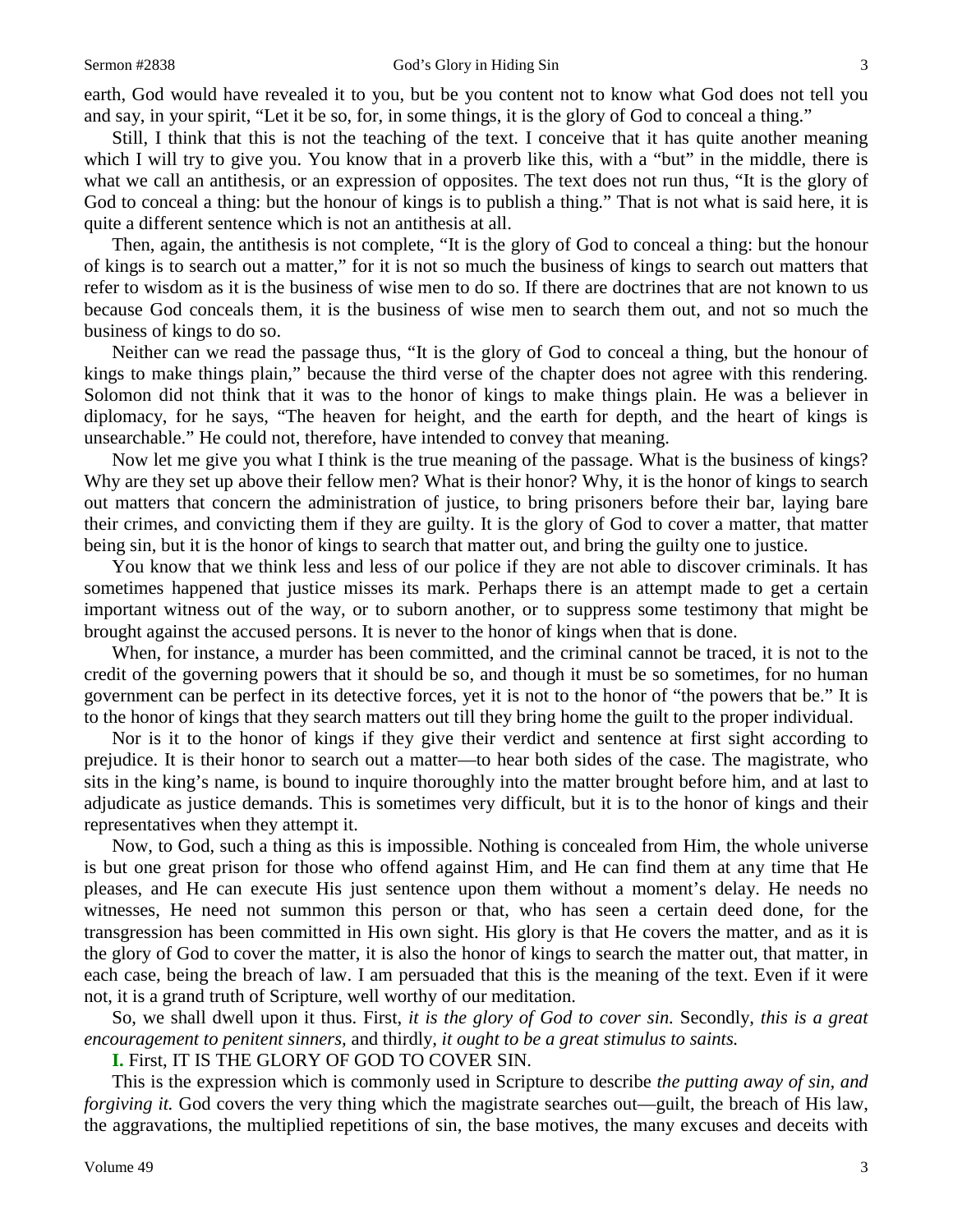which sin is sought to be extenuated—all this God covers. Hear this, and be astonished, O ye sinners— God can cover all your sins, no matter how black they are, or how many, or how deep their dye, He can cover them all!

> *"This is His grand prerogative, And none can in this honour share."*

But He can do it, glory be to His blessed name!

*He can cover the sin which is known and confessed.* He never covers the sin which is unconfessed. When a man will not acknowledge himself to be guilty, he stands convicted of his rebellious refusal to take his proper position before the Lord. But if you do stand, O sinner, and confess your guilt, if you say, O rebel, "There is no doubt about the matter, I own that I am guilty," it is the glory of God that He can cover that sin which no other can cover, and which your own conscience will not permit you to conceal! He can cover the transgression of that man whose mouth is stopped by the consciousness of his guilt.

O glorious act of divine grace, that sin and transgression can be covered—covered, though it be confessed and acknowledged, and covered because it is confessed and acknowledged!

The glory of this truth lies in the fact that *God can do this justly through the work of Jesus.* To cover up sin—why, standing, as it does, alone, and without any qualification—it might seem to be a dreadful thing for God to do, but He can do it righteously. Without the slightest violation of His law—without endangering the stability of His kingdom—He can forgive and cover up all manner of sin and blasphemy so that it shall never be seen again.

Do you ask me how this can be done? The answer lies in the great substitutionary sacrifice of Jesus Christ. God steps down from His eternal throne when man must be punished for his sin and He says, "I will bear the punishment, lay it all on me." And that He might bear it, Jesus took upon Himself the form of a man, and dwelt among men, and at last, upon the accursed tree He bore the guilt of man. It was a wondrous recompense which He made to His own law by being Himself punished in the stead of the offender.

Now, beneath the whole heavens there can be none who can justly object to the covering of sin by the atoning sacrifice of Jesus Christ. That singular, that remarkable, that unique transaction of the Just suffering for the unjust, that He might bring us to God, has enabled God to cover our sin, and to do it justly.

Further, He can do this *without exacting any sort of compensation from the offender.* Marvelous is this truth—too marvelous for some to believe. The Romish church teaches us that we must do penance if our sin is to be forgiven. There must be so many lashes for the bare back, or so long abstention from food, beside purgatorial pains to be inflicted after death, and I know not what beside.

Ay, but this is the glory of God—that He can cover all this sin now, upon the spot, without any price being paid by the sinner, or any suffering being endured by him. He has but to come, and confess his sin, and accept the divine covering, namely, the blood and righteousness of Jesus Christ, and the whole of it shall be covered once for all.

It is the glory of God that *He can do all this without any injury to the person who is forgiven.* It sometimes happens that if a man has offended you, and you forgive him again and again, he may thereby become hardened in his sin, but the Lord's sweet way of covering sin is one which always melts and changes the heart. Sin is never so heartily hated as when it is covered by the blood of Christ. No man does ever thoroughly loathe sin till he has seen it put away in Christ, but when he has seen Jesus put it away by His own griefs and death, then he really hates the sin that made the Redeemer mourn, and nailed Him to the tree. It is the glory of God that He can cover sin, in such a fashion as this, so as not to injure the offender whom He forgives.

And He can do it *without causing any injury to the rest of mankind.* There is no man who is any the worse because his fellow man is saved. The example of saved souls is never injurious. There are some, I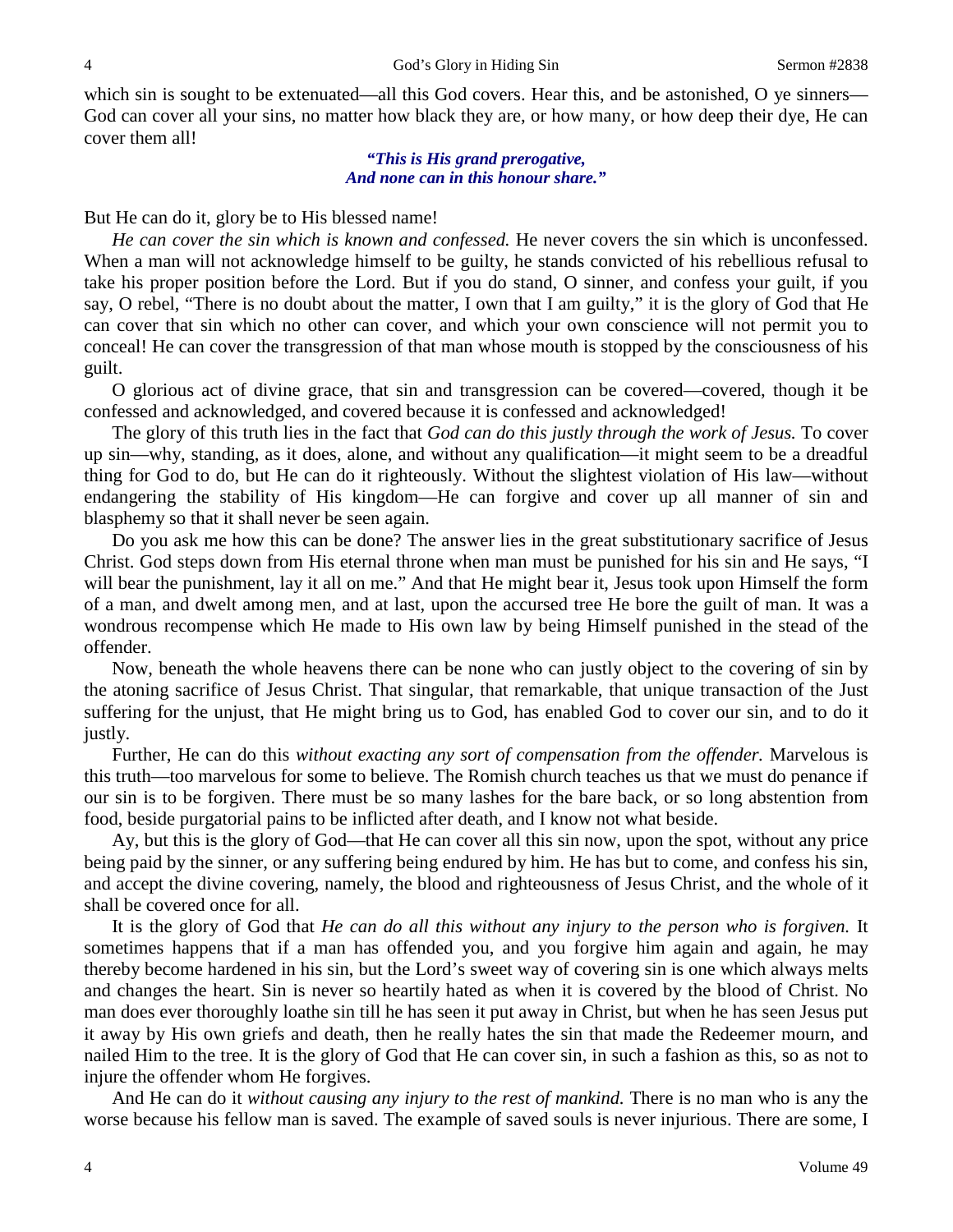know, who can twist the truth till they find in it an excuse for sin, but the truth that God is able to forgive the grossest sin—nay, more, that He has forgiven it in the case of many, and has pressed them to His bosom as His own dear children—has done no injury, but much helpful service to the morals of mankind.

Go where you will, and read the story of the prodigal son—on board ship among rough sailors, or away there in the barracks amongst wild soldiery, or go into the worst slums of London, and read to fallen women that wondrous story of God's pardoning love, and see if it will do them any injury. You know that it will not.

On the contrary, it conveys to them a message of hope, which helps to lift them up from that black despair which is one of the strongest chains by which the devil can hold lost souls in captivity. I am not at all afraid of the effect of preaching that it is the glory of God to blot out sin, for He put His Son between Himself and the sinner, as we sometimes sing—

> *"Christ and then the sinner see, Look through Jesu's wounds on me."*

The greatest blessing of all is, dear friends, that, *when God covers sin, He does it so effectually that it never appears any more.* He declares that He casts it into the depths of the sea. He says that as far as the east is from the west, so far does He remove it from us. He even goes the length of saying, "The iniquity of Israel shall be sought for, and there shall be none." So far as anything can be annihilated, that is what will happen to the sin of the Lord's people.

You know that the work of the Messiah was "to finish the transgression, and to make an end of sins, and to make reconciliation for iniquity, and to bring in everlasting righteousness," and that is the work of which He said, "It is finished." Then it is finished, there is an end of it, that is the glorious way in which the Lord covers sin, and it is His peculiar glory that He is continually doing this. Kings may search out matters, and they ought to do so, or government will not be safe, but it is to the honor of God to forgive sin.

**II.** Now, secondly, to make a practical use of this doctrine, THIS SHOULD BE VERY GREAT ENCOURAGEMENT TO THOSE WHO ARE SEEKING MERCY AT GOD'S HANDS.

Beloved friend, do you wish to have your sin forgiven? Then do not attempt to cover it yourself, for it is the glory of God to cover that matter, so do not try to rob Him of His glory. If you could have covered your sin, there would have been no need for a Redeemer. Do not attempt to excuse or extenuate your guilt, but make a clean breast of it. You are a sinner, therefore say that you are a sinner.

In all your approaches to God, seeking mercy at His hands, come in your true colors. Do not even plead your own repentance, or your tears, or your feelings. Plead as David did, "For thy name's sake, O Lord, pardon my iniquity: *for it is great.*" Call your sin great, as it really is. Never try to make it out to be little. You know that if you were wounded on a battlefield, and a surgeon came where you were, you would not say to him, "Oh, I have very little the matter with me!" Oh no! I warrant you that you would cry as loudly as you could, "Doctor, do bind up my gaping wounds lest I die."

You know that in such a case you would make the most of it, and you would act wisely in doing so, and it is never wise for a sinner to make himself out to be a little sinner. It is the glory of God to cover sin, so do not you attempt to do it. I say again, lay it all bare before Him, and ask Him to cover it with the atoning sacrifice of His dear Son.

Now, poor sinner, I pray the Holy Spirit to enable you to give God glory, at this moment, by believing that He can cover sin. When the conscience is thoroughly awakened, it seems impossible that sin should ever be covered. The convicted sinner says, "My sin, my sin, I always see it, can it ever be hidden from the sight of God?" Can you not believe that God in Christ can cover your sin? Glorify God, O son, glorify God, O daughter, by believing that He can do so! Do not limit His mercy by thinking that He cannot pardon you, for He has forgiven so many that, assuredly, there is proof enough that He can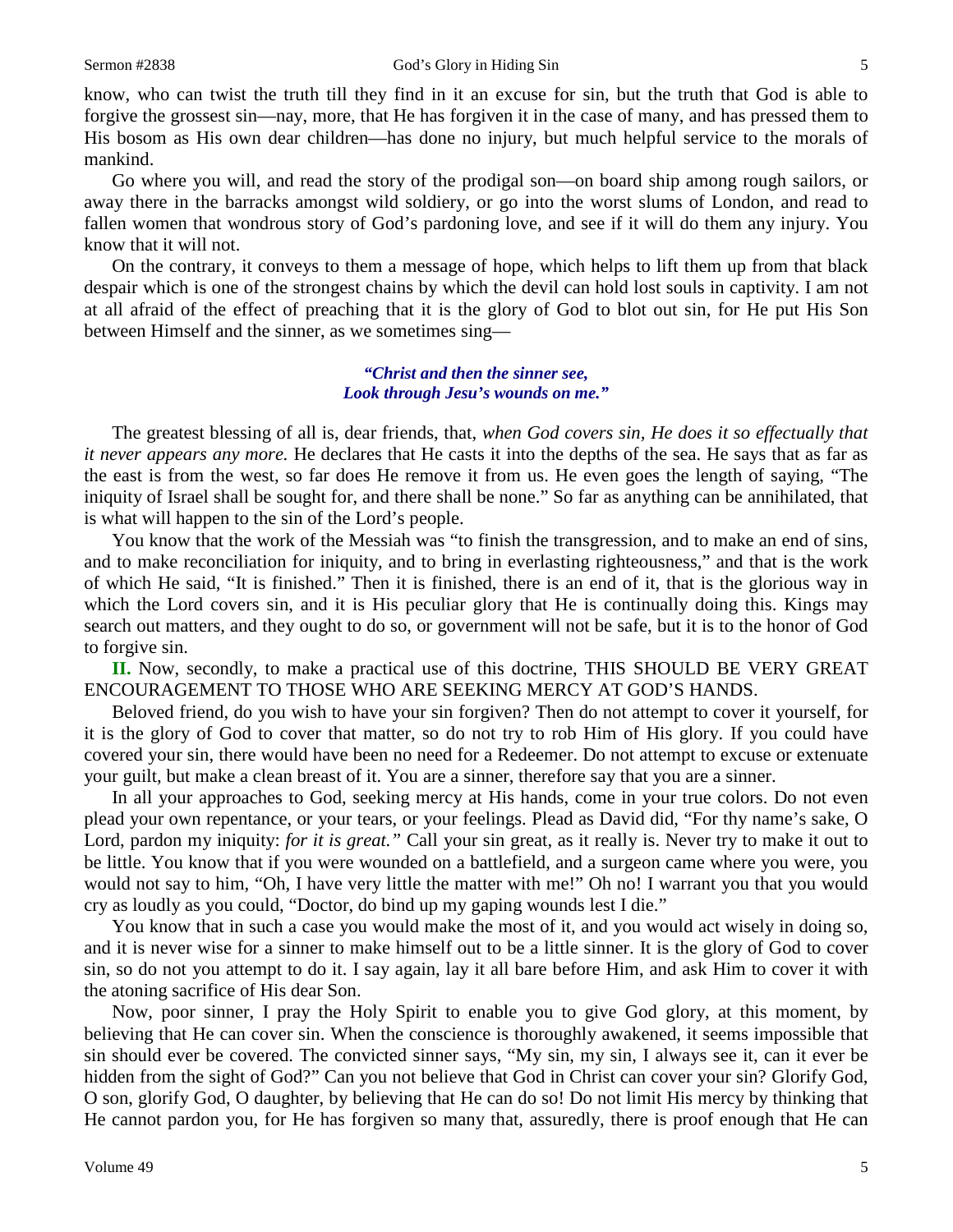pass by iniquity, transgression, and sin, and remember not the guilt of those who trust His Son. If you believe that, give glory to God now by believing that He is willing to pass by your sin. Every man is willing to do that which honors himself, and it is inconceivable that God should be reluctant to do that which glorifies Himself. So, as it is for His glory to cover sin, He must be willing to cover it, therefore, may the Holy Spirit help you now to believe that He can and will cover your sin!

There is Christ on the cross, look to Him with the eyes of faith, and take Him to be your own Savior. Christ on the cross is nothing to you until you trust in Him, but it glorifies Christ when a poor guilty sinner cries to Him, "Purge me with hyssop." You know what the use of the hyssop was. They took a bunch of it, and dipped it in the blood of the sacrifice, and those who were sprinkled with it were made ceremonially clean. David prayed, "Purge *me* with hyssop, and *I* shall be clean: wash *me,* and *I* shall be whiter than snow," and that is the prayer for you to present.

You believe that if God were to wash another man in the blood of Jesus, He would become whiter than snow, but can you not believe it for yourself? May the blessed Spirit take away your unbelief, dear heart! Can you not believe that He can wash you, and make you whiter than snow? He will do it in a moment if you do but trust Him, rely upon Him, and receive His dear Son to be your salvation.

This is the true covering of sin. Oh, how the Hebrews loved that word "covering." Noah's ark was pitched within and without with pitch, that was its covering. So everything under the Mosaic law had its covering, and God has a way of covering sin, and covering the sinner too, within and without, till all his sin is gone, and he that believes on the Lord Jesus Christ may know at once that his transgression is forgiven, his sin is covered.

"But," someone asks, "am I to do nothing?" Nothing but believe in Him that justifies the ungodly. If you do that, you will begin to do something more directly afterwards, for you will love God for having pardoned you, and you will say, "I am not my own now, for I am bought with a price, and therefore, I will live to His glory." But in order to get your sin forgiven, you have nothing to do except to—

> *"Cast thy deadly doing down, Down at Jesu's feet; Stand in Him, in Him alone, Gloriously complete;"*

"for he that believeth on him is not condemned." "He that believeth in him is justified from all things, from which he could not be justified by the law of Moses." Oh, what an encouragement this ought to be to all sinners who are seeking the Savior!

**III.** Now, lastly, THIS GRAND DOCTRINE OUGHT TO BE A GREAT STIMULUS TO THE PEOPLE OF GOD.

First, *it should excite you to glorify God in having covered your sin*. Do not go and talk to everybody about what you used to be before conversion, as I have known some to do. They will almost glory in what they were. I have more than a little hesitation about what is sometimes said by converted burglars, and men of that sort. I am glad they are converted, but I wish they would not talk so much about that which is covered. Let it be covered. Still, never be backward to glorify God for having covered your sin. Speak of it with delicacy and modesty, but if the grace of God has saved you, tell all men of it, and do not let people imagine that God has done only a small thing for you. When He saved you, it was the grandest thing He could do for you. Do you not think so? Well, then, tell the story of it.

> *"Tell it unto sinners, tell, I am—I am—out of hell."*

And what is more, I never shall go there, but shall see God's face with acceptance in heaven. Tell this to sinners while you live, and when you get to heaven, make the streets of glory ring with the tidings of the almighty grace that covered all your sin.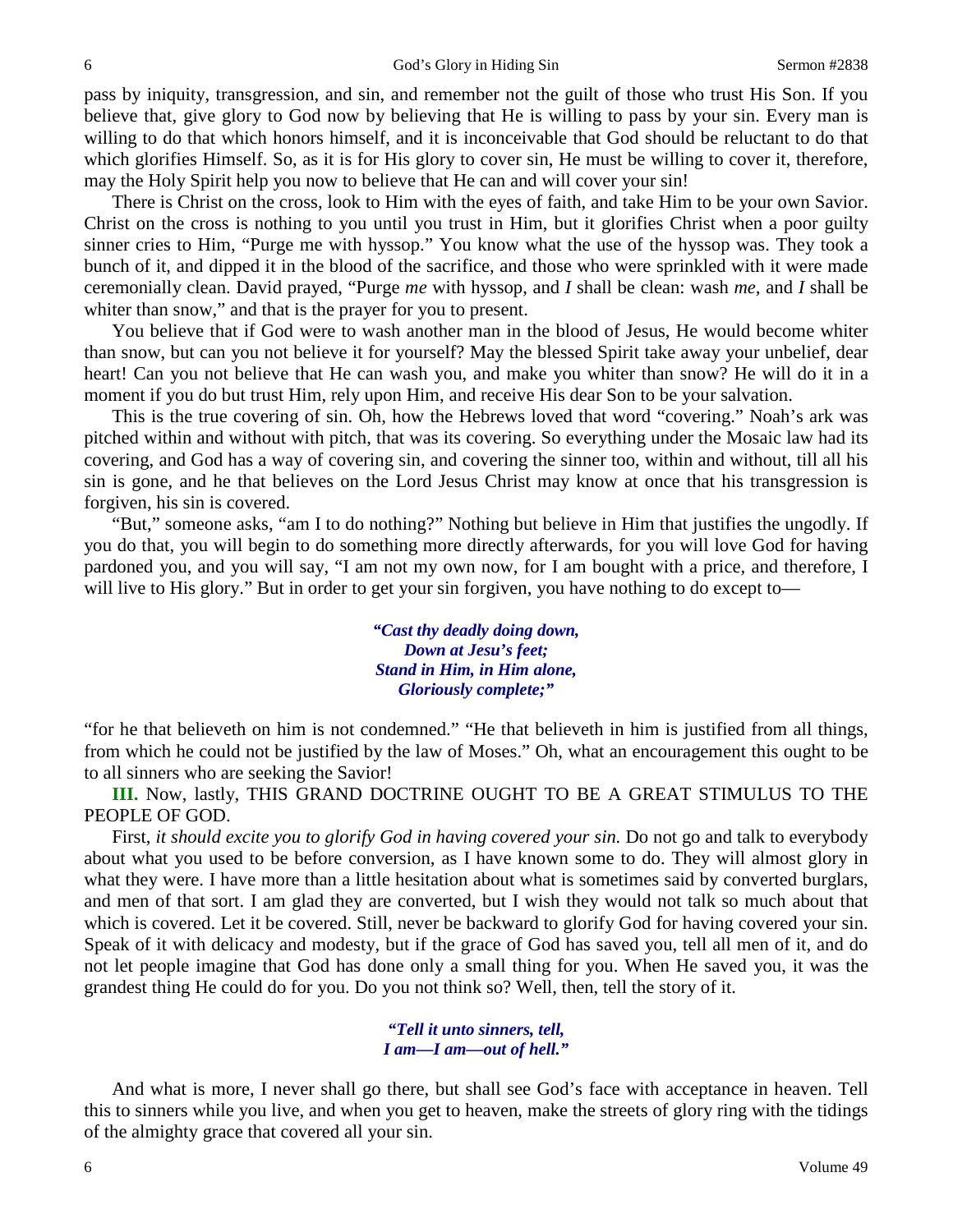The next thing for you Christian people to do, now you know that God can cover sin, is to *aim at the covering of the sins of your friends and neighbors by leading them to the Savior.* To see sin should always be a tearful sight to you. As soon as ever you see it, breathe the prayer, "Lord, cover it."

Do you live where you can hardly lie in your bed at night without hearing sounds of ribaldry and blasphemy? Then the moment you hear them say, "Lord, cover that sin." Do you see in the streets, foul transgression that makes you blush? Never see it without saying, "Lord, cover that sin." If we were in a right state of heart, this would be our habit, every sin that we noticed in ourselves or in others—in our children, or our servants, or our neighbors, or that we read of in the newspapers, would make us pray, "Lord, cover that sin."

So always be telling others about the covering of sin by Christ's precious blood. Show them what a perfect covering it is. You know that the Lord spoke through Isaiah of "a covering which is narrower than that a man can wrap himself in it." But the atoning sacrifice of Christ is a covering which will cover all sin, and cover the sinner from head to foot, therefore tell others about it with all your might.

And once more, you who have proved the power of this covering, *imitate the Lord in forgetting the sins of those who repent.* If ever they offend you, let that atonement, which satisfied God for sin, also satisfy you, and say, "Though this man has offended me, I ask no atonement at his hands, because Christ's atonement is to my soul the satisfaction for every sin against me as well as against God." Never harbor any resentment for a single moment, beloved. "Even as Christ forgave you, so also do ye."

Do you think that Christ's blood and righteousness are not sufficient to cover those unkind words of your brother, or that ungenerous action of your son, or that slanderous speech of your neighbor? Go and put all offenses against yourself where God has put all offenses against Himself.

It is a dreadful thing to hear a man talking about God having forgiven him ten thousand talents, and then to see him take his brother by the throat, saying, "Pay me what thou owest." Our Lord Jesus Christ said, "If ye forgive not men their trespasses, neither will your Father forgive your trespass." This spirit of forgiveness would keep us always in a state of love, and this is exactly what the Lord Jesus aims at. "It is the glory of God to cover a matter."

Then, do you cover matters too. I know some people who always like to be poking into any filth there is. They keep a long stick, and stir it up, and they seem to be quite pleased with the sweet perfume. Let it alone, brother, let it alone. "Oh, but you do not know how they have offended me!" No, and I do not want to know, but I am quite sure that they have not offended you as much as you have offended God, and yet, He has forgiven you. Then do you forgive them. The less said, you know, in such matters, the sooner are they mended.

Solomon wisely says, "Where no wood is, there the fire goeth out." Blessed are they who always act as firemen, throwing cold water upon every spark of dissension or ill-will that they see. It is the glory of God to cover it up, so you also cover it up with the spirit of love and the mantle of gentleness, and above all, with the reflection that the precious blood of Christ, that made peace between you and God, has also made peace between you and all mankind.

And now, for love of Christ, if they strike you on one cheek, you should turn the other also, if they will have your cloak, for love of Jesus let them have your coat also, sooner than live in the spirit of perpetual contention and strife. May God enable you to act thus, for Christ's sake! Amen.

# **EXPOSITION BY C. H. SPURGEON**

## *EXODUS 25:10-22 AND PSALM 32*

**Exodus Chapter 25. Verses 10-11.** *And they shall make an ark of shittim wood: two cubits and a half shall be the length thereof, and a cubit and a half the breadth thereof, and a cubit and a half the height thereof. And thou shalt overlay it with pure gold, within and without shall you overlay it, and shall make upon it a crown of gold round about.*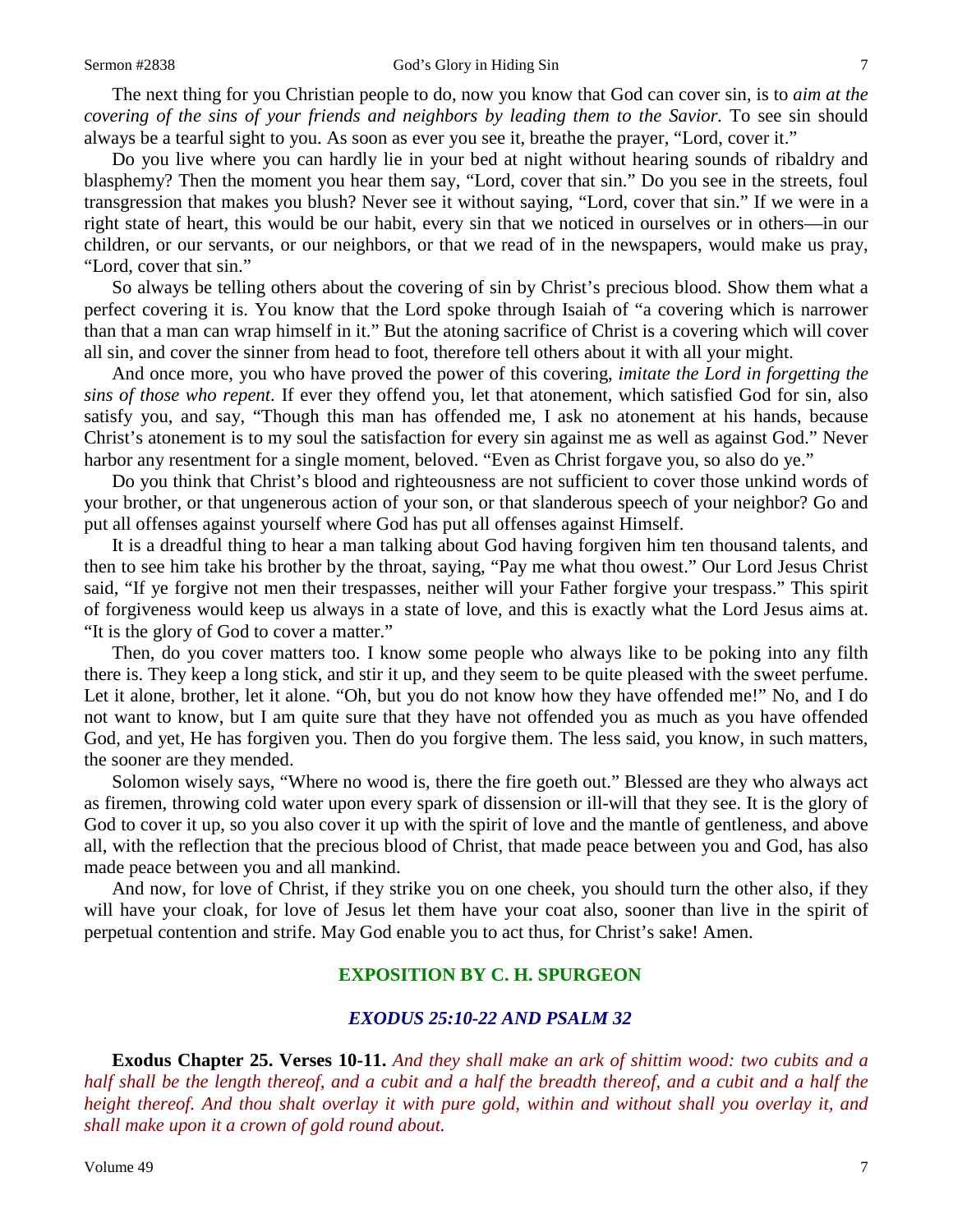The ark of the covenant was the most sacred object in the tabernacle in the wilderness. It stood at the extreme end of the holy of holiest. It was the place over which the bright shining light, called the Shekinah, which was the token of the presence of God, shone forth. The ark was, doubtless, typical of our Lord Jesus Christ. It was a sacred chest made to contain the law. Blessed are they who know the law in Christ.

Out of Christ, the law condemns. In Christ, it becomes a blessed guide to us. This ark was made of wood, perhaps to typify the human nature of our blessed Lord, but it was of unrotting wood, acacia, which resists the worm, and truly, in Him there was no corruption in life by way of sin, and no corruption sullied Him in death when He slept for a while in the grave. Wood is a thing that grows out of the earth, even as Jesus sprang up like a root out of a dry ground. But the ark must be made of the best kind of wood—unrotting and untainted.

Yet the ark, though made of wood, did not appear to be so, for it was completely overlaid with pure gold, so, everywhere, the deity, or if you will, the perfect righteousness of Jesus Christ could be seen. The ark was of shittim wood, yet it was an ark of gold, and He, who was truly man, was just as truly God, blessed be His holy name. Round about the top of this ark there was a crown of gold. How glorious is Christ, in His mediation, as covering the law, and preserving it within Himself! He is King, glorious in holiness, and honored in the midst of His people.

**12-14.** *And thou shalt cast four rings of gold for it, and put them in the four corners thereof; and two rings shall be in the one side of it, and two rings in the other side of it. And thou shalt make staves of shittim wood, and overlay them with gold. And thou shalt put the staves into the rings by the sides of the ark, that the ark may be borne with them.*

The rings were, of course, for the staves to pass through, and the staves were for the priests to carry the ark as it moved from place to place. It went with the children of Israel in all their journeys, and our Lord Jesus is always with us. He goes with us wherever we go, and tarries with us wherever we abide. Though His glorified person is in heaven, yet His presence is not restricted to any one place, as He said to His disciples, "Lo, I am with you alway, even unto the end of the world."

**15.** *The staves shall be in the rings of the ark: they shall not be taken from it.*

So that it was always ready to be moved.

**16.** *And thou shalt put into the ark the testimony which I shall give thee.*

That is to say, the two tablets of stone were to be put into the ark of the covenant.

**17.** *And thou shalt make a mercy seat of pure gold: two cubits and a half shall be the length thereof, and a cubit and a half the breadth thereof.*

It exactly fitted upon the top of the ark, and so completely covered whatever was put within. It was of pure gold. This, perhaps, was the most important part of this very important article of the tabernacle furniture. It was the mercy seat, the cover that hid the law, the place where God promised to meet with His people.

**18-20.** *And thou shalt make two cherubims of gold, of beaten work shalt thou make them, on the two ends of the mercy seat. And make one cherub on the one end, and the other cherub on the other end: even of the mercy seat shall ye make the cherubims on the two ends thereof. And the cherubims shall stretch forth their wings on high, covering the mercy seat with their wings, and their faces shall look one to another; toward the mercy seat shall the faces of the cherubims be.*

They were part and parcel of the mercy seat, they were made of the same precious metal, and all formed one piece. They may represent the angels, who stand desiring to look into the mysteries of God, and they may also represent the church, which is all of a piece with Christ, forever one with Him.

**21-22.** *And thou shalt put the mercy seat above upon the ark; and in the ark thou shalt put the testimony that I shall give thee. And there I will meet with thee, and I will commune with thee from above the mercy seat, from between the two cherubims which are upon the ark of the testimony, of all things which I will give thee in commandment unto the children of Israel.*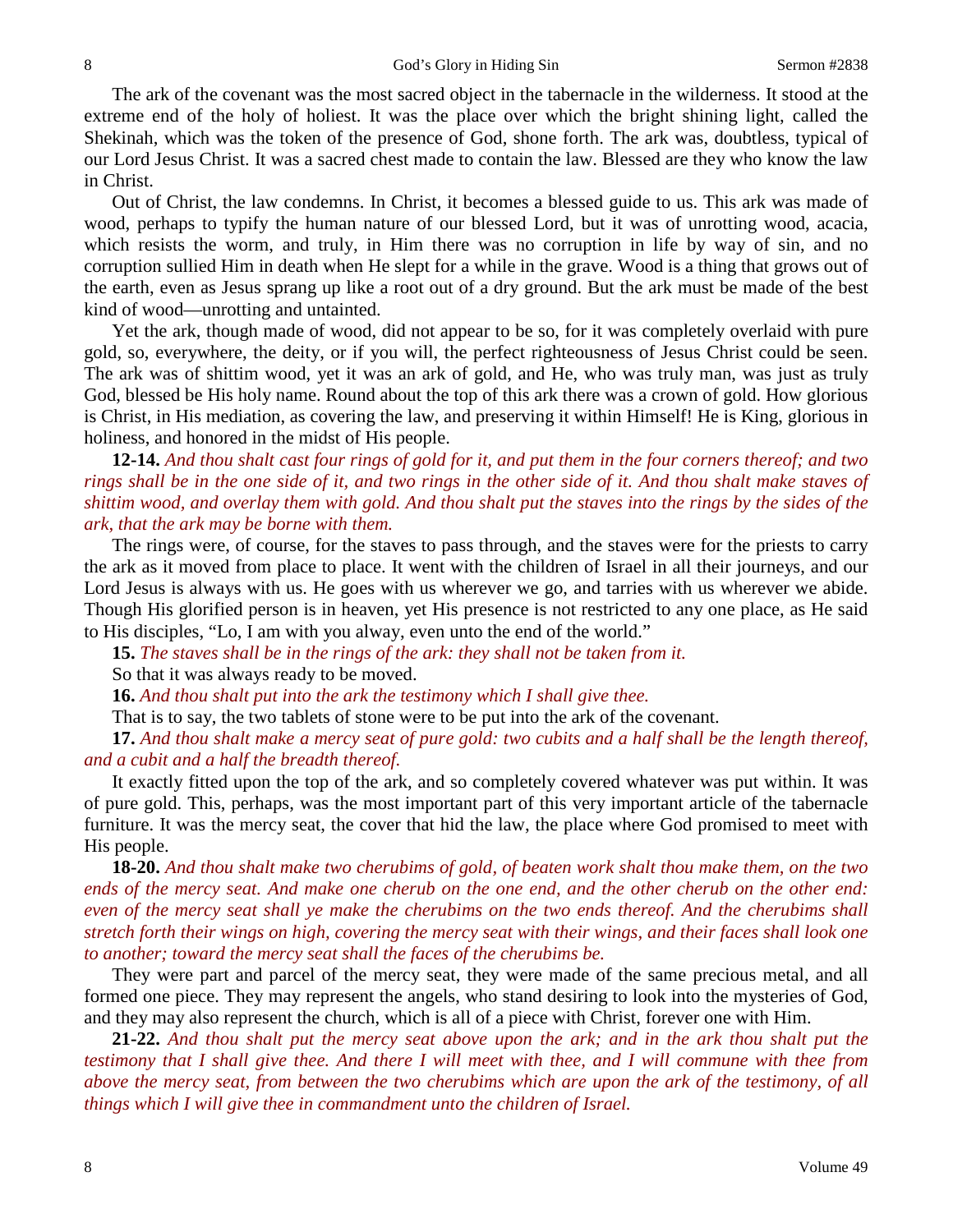It was the meeting place of God and men, where the law was covered with a solid plate of gold, so is Jesus the meeting place between God and sinners, where the law is covered with His perfect righteousness.

### **Psalm Chapter 32. Verse 1.** *Blessed is he whose transgression is forgiven, whose sin is covered.*

That is a wonderful word—almost the same in Hebrew as in English—covered, hidden, concealed, put away, removed, dismissed forever.

**2.** *Blessed is the man unto whom the LORD imputeth not iniquity, and in whose spirit there is no guile.*

For when sin is gone, men become honest before God. The fear of punishment makes them endeavor to evade the truth concerning sin, but when they see sin pardoned, then are they honest before the Lord.

**3.** *When I kept silence, my bones waxed old through my roaring all the day long.*

I have heard that certain diseases, when they are suppressed, are all the more terrible and deadly, and certainly, suppressed sin, or suppressed sorrow for sin, which has no vent by way of confession before God, is a dreadful thing. It seems to eat into the very bones, "My bones waxed old," like a strong acid eating into the very pillars of our manhood.

**4.** *For day and night thy hand was heavy upon me:*

The mere touch of God's finger would be enough to crush us, but when He comes to deal with us in conviction, and lays His heavy hand upon us, it is indeed terrible. We are then like Gideon's fleece when he squeezed all the moisture out of it.

**4-5.** *My moisture is turned into the drought of summer. Selah. I acknowledged my sin unto thee, and mine iniquity have I not hid. I said, I will confess my transgressions unto the LORD; and thou forgavest the iniquity of my sin. Selah.*

Being confessed, it was forgiven, being acknowledged, it was blotted out.

**6.** *For this shall every one that is godly pray unto thee in a time when thou mayest be found:*

If You, O Lord, do hear a sinner cry unto You, then surely You will hear your saints when they cry unto You yet more and more! If seekers become finders, then others will become seekers too.

**6-7.** *Surely in the floods of great waters they shall not come nigh unto him. Thou art my hiding place; thou shalt preserve me from trouble; thou shalt compass me about with songs of deliverance. Selah.*

What a blessed experience that is—to be surrounded with songs—to hear music on the right and music on the left—singing behind me for mercy received—singing before me for hopes yet to be fulfilled—singing above me, the angels welcoming me when my time comes to go home to my Father's house! "Thou shalt compass me about with songs of deliverance."

Now the Lord speaks to His servant—

**8.** *I will instruct thee and teach thee in the way which thou shalt go. I will guide thee with mine eye.*

"Therefore, keep your eye on Me, notice every movement of My eye, and be ready and obedient, at the slightest sign, to do My will."

**9.** *Be ye not as the horse, or as the mule, which have no understanding: whose mouth must be held in with bit and bridle, lest they come near unto thee.*

Be not hard in the mouth, be not stubborn, willful, obstinate, rebellions.

**10.** *Many sorrows shall be to the wicked:*

They pursue pleasure as if it belonged to them alone. They talk about "a short life and a merry one." Poor things, how sadly mistaken they are! "Many sorrows shall be to the wicked." They have a terrible inheritance, and a dreadful entail of suffering.

**10-11.** *But he that trusteth in the LORD, mercy shall compass him about. Be glad in the LORD, and rejoice, ye righteous: and shout for joy.*